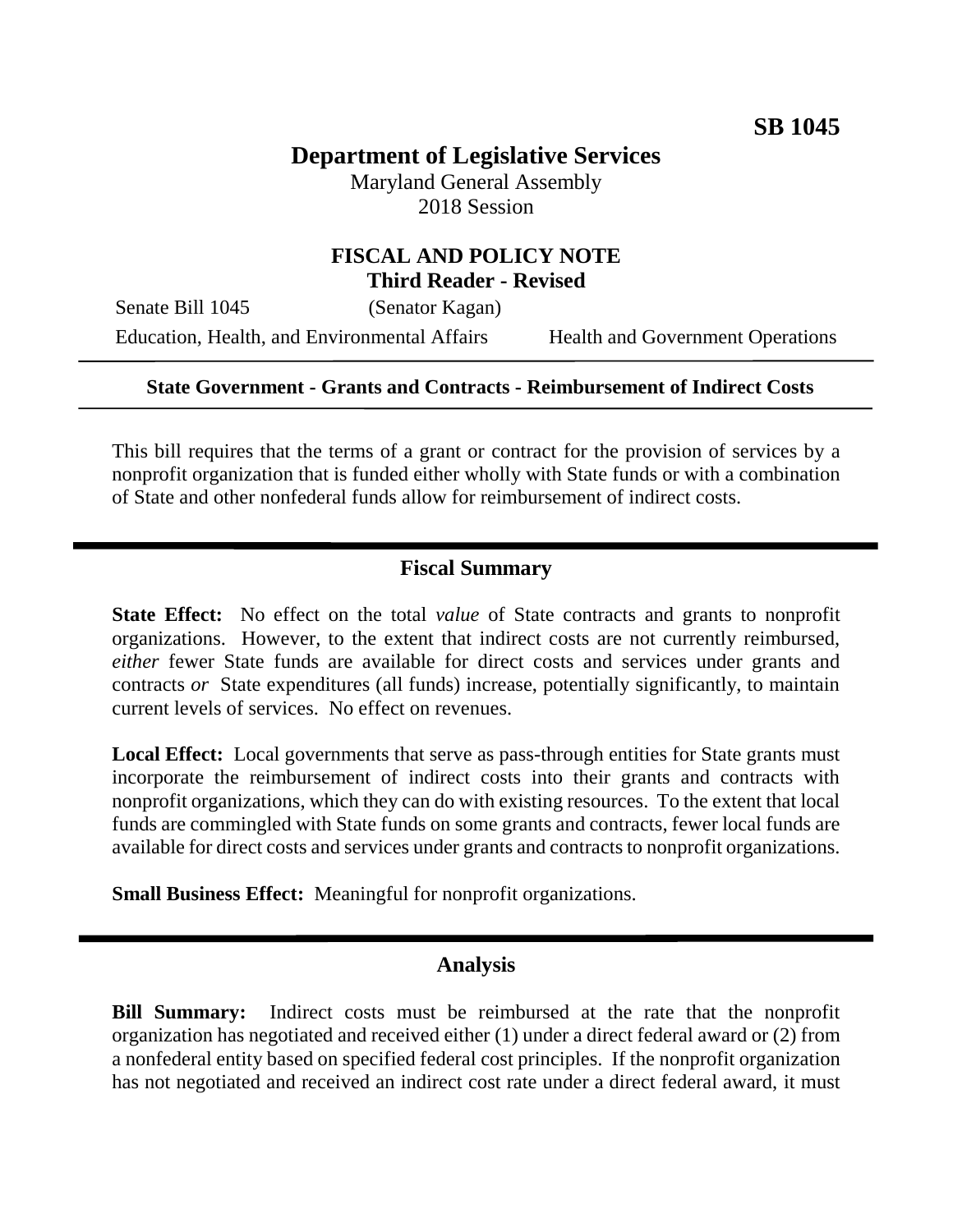be reimbursed at a rate of at least 10% of specified costs. The bill applies if State funds are transferred to the nonprofit organization either directly by the State or through a third party.

**Current Law:** The Code of Maryland Regulations (COMAR) establishes cost principles for State procurement contracts awarded by competitive sealed proposals, which is the preferred method for human and social service contracts. COMAR defines an "indirect cost" as one identified with no final cost objective or with more than one final cost objective. Indirect costs are those remaining to be allocated to several final cost objectives after direct costs have been determined and charged directly to the contract or other work as appropriate. Under COMAR, the total allowable cost of a contract is the sum of the *allowable direct costs* actually incurred in the performance of a contract, plus the properly allocable portion of the *allowable indirect costs*, subject to any specific contract limitations. There is no separate definition of indirect costs with respect to State grants.

**Background:** Federal regulations allow nonfederal entities that receive federal grants to be reimbursed for indirect costs in accordance with cost principles specified in the regulations. Indirect costs are defined as costs that have been incurred for common or joint objectives and cannot be readily identified with a particular final cost objective. In general, federal indirect reimbursement rates are negotiated between the organization and federal agencies, subject to guidelines in the regulations.

Federal regulations acknowledge that, because of the diversity of nonprofit organizations, it is not possible to specify the types of indirect costs in all situations. However, typical examples include depreciation for buildings and equipment and general expenses such as salaries and expenses of executive officers, personnel administration, and accounting.

**Small Business Effect:** Small nonprofit organizations that receive State grants or contracts, either directly or through pass-through entities, may be reimbursed for indirect costs. To the extent that grant or contract funds are used for reimbursements that currently are not paid, fewer funds are available for direct services.

## **Additional Information**

**Prior Introductions:** None.

**Cross File:** None.

SB 1045/ Page 2 **Information Source(s):** Maryland Department of Aging; Baltimore City; Anne Arundel, Dorchester, Montgomery, and Prince George's counties; Maryland Association of Counties; Maryland Association of Nonprofit Organizations; U.S. Office of Management